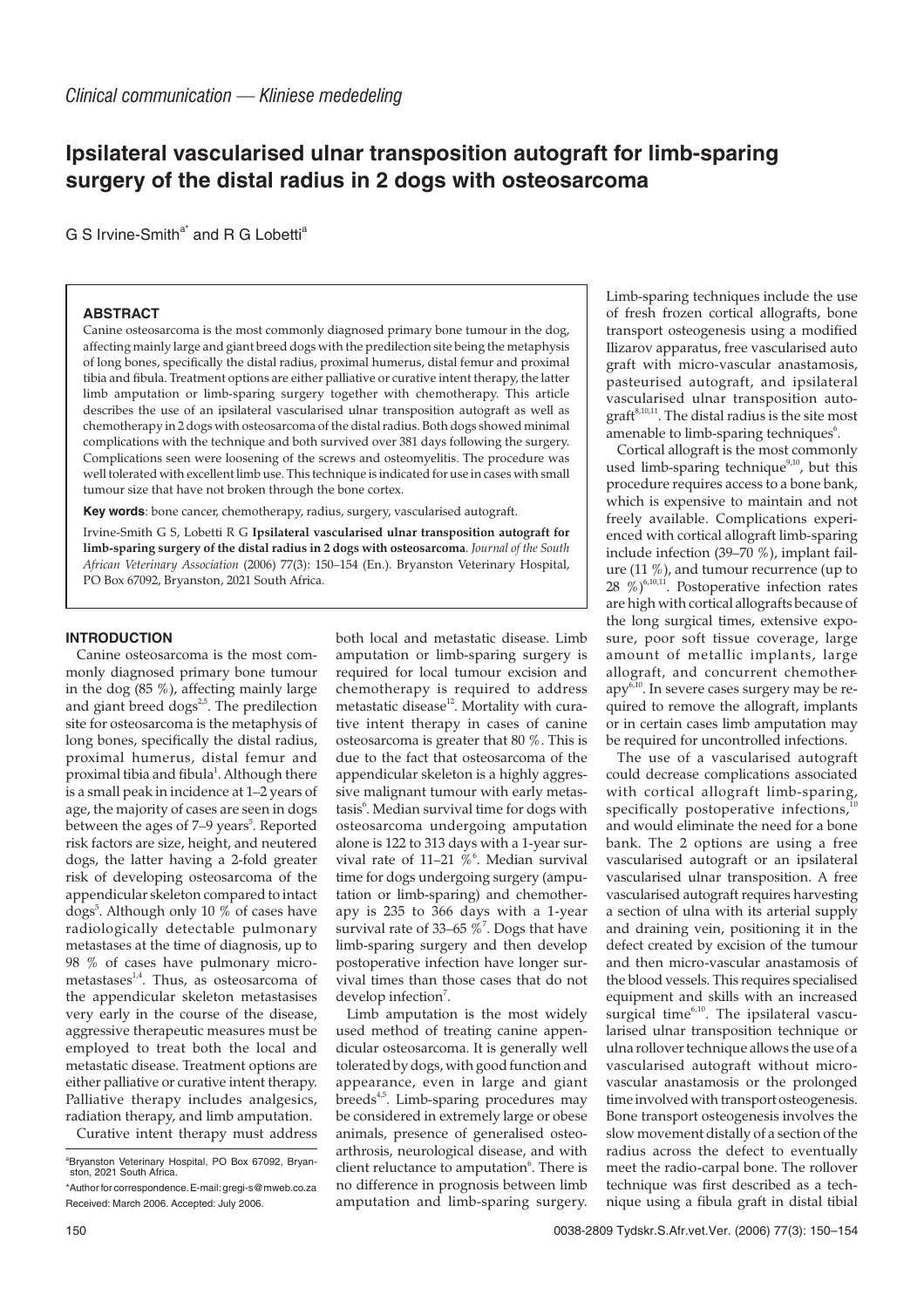defects and applied in dogs in  $2003^{10}$ .

The ipsilateral vascularised ulna transposition technique is dependent on blood supply from the caudal interosseous blood vessels and the mucoperiosteal cuff consisting of the *pronator quadratus, abductor pollicus longus* and ulnar head of the deep digital flexor<sup>10</sup>. Using this ulna transposition up to 40 % of the radius can be removed. The styloid process is excised together with the radius, which alleviates the need for dissection between the tumour and the styloid process. The ulna graft is then carefully rotated 90 % degrees into the defect. The *pronator quadratus* is left intact proximally but transected at the distal end of the ulna graft, the ulna head of the deep digital flexor is left intact proximally and distally while the *abductor pollicus* is transected proximally and distally. An appropriately sized dynamic compression plate is placed from the proximal radius to the distal aspect of the 3rd or 4th metacarpal bone. Two screws are placed in the ulna  $graff<sup>10</sup>$ .

The placement of the ipsilateral vascularised ulnar autograft has several potential advantages: (1) the vascularised graft achieves clinical union more rapidly owing to its intact blood supply and also undergoes less bone resorbtion; (2) the graft undergoes hypertrophy and is more resistant to infection; (3) as the graft is obtained from the same limb it reduces morbidity and surgical time; and (4) there is no need for micro-vascular anastamosis. These factors all potentially reduce the risk of infection, fatigue fractures, and implant failure<sup>10</sup>.

Potential disadvantages of the technique include incomplete resection of the tumour, damage to the caudal interosseous artery and vein when drilling, tapping and placing screws and shortening of the limb due to excision of part of the styloid process with the ulna. Surgical margins of the tumour may be compromised while trying to avoid damage to the caudal interosseous blood vessels and the soft tissue attachments on the ulna<sup>1</sup>

This paper describes the use of an ipsilateral vascularised ulnar transposition autograft together with chemotherapy in 2 dogs with osteosarcoma of the distal radius.

# **CASE REPORT**

#### **Case 1**

An 8-year-old, 54 kilogram, neutered male rottweiler was presented with a weight bearing left thoracic limb lameness of approximately 1-month duration. Clinical examination revealed swelling of the cranial aspect of the left distal forelimb,

just proximal to the radio-carpal joint. Pain was present on flexion and extension of the radio-carpal joint. Survey radiographs of the distal forelimb showed lysis of the distal radius with a sun-burst periosteal reaction and cortical thinning (Fig. 1). A radiological diagnosis of osteosarcoma was made. Survey thoracic radiographs (left and right laterals, dorsoventral, and ventrodorsal views) showed no detectable pulmonary metastasis. Ultrasound examination of the left distal radius showed defects in the cortex of the radius. An ultrasound guided fineneedle aspirate was performed, which on cytological examination confirmed the radiological diagnosis of osteosarcoma. As the dog had bilateral osteoarthrosis of the elbows secondary to elbow dysplasia and bilateral coxarthrosis secondary to hip dysplasia, an ipsilateral vascularised ulnar transposition was done. The distal 9 cm of the left radius was excised *en bloc* including the involved soft tissues while maintaining the caudal interosseous blood vessels. A 14-hole, narrow (4.5 mm) DCP was applied to the cranial aspect of the left antebrachium and the dorsal aspect of the third metacarpal bone (Fig. 2). Perioperative analgesia was achieved with morphine (0.5 mg/kg every 4 hours, Morphine sulphate-Fresenius, Intramed, Port Elizabeth, South Africa) and carprofen (2.2 mg/kg bid, Rimadyl Injectable, Pfizer Laboratories, Sandton, South Africa). The antebrachium was shortened 23 mm from a preoperative length of 222 mm, equating to a 10.4 % shortening of the limb. After the surgery the limb was placed in a modified Robert Jones bandage. The bandage was changed after 48 hours and then every 7–10 days. The limb was kept in a modified Robert Jones for the first 8 weeks postoperatively.

Histopathology results confirmed an osteoblastic osteosarcoma and showed incomplete excision at the caudal margin.

Carboplatin (Abic Carboplatin, Teva Pharmaceuticals, Industria, South Africa) chemotherapy was started 2 days prior to surgery and repeated at 3-week intervals for 5 treatments. For each treatment the dose used was 300 mg/m2 given intravenously.

Follow-up radiographs taken on day 12 showed no loosening of the implants and on day 28 showed good callus formation, with hypertrophy of the viable ulna graft, and no implant loosening.

On day 71 the dog was presented with a weight bearing lameness of the left foreleg. Radiographs revealed clinical union of the ulna graft to the radio-carpal bone distally but not proximally. The ulna graft had also undergone significant



Fig. 1:**Survey radiograph of the distal radius of Case 2 showing lysis of the distal radius with a sun-burst periosteal reaction and cortical thinning.**

hypertrophy. No implant failure was detected and no radiological evidence of reoccurrence of the neoplasia was detected. Radiographs taken on day 82, showed no pulmonary metastasis, complete clinical union, soft tissue swelling at the caudal aspect of the antebrachium and loosening of the most proximal screw in the radius. The loose screw was subsequently removed but the client declined a biopsy of the soft tissue swelling.

On day 126 the dog was presented with severe swelling of the distal left antebrachium, which on biopsy showed an anaplastic malignant sarcoma (Fig. 3). On day 200 the dog was presented with a complete non-weight bearing lameness of the left foreleg and severe swelling. Thoracic radiographs were clear of detectable metastases. A forelimb amputation including the scapula was performed. Histopathology of the prescapular lymph node revealed no neoplastic transforma-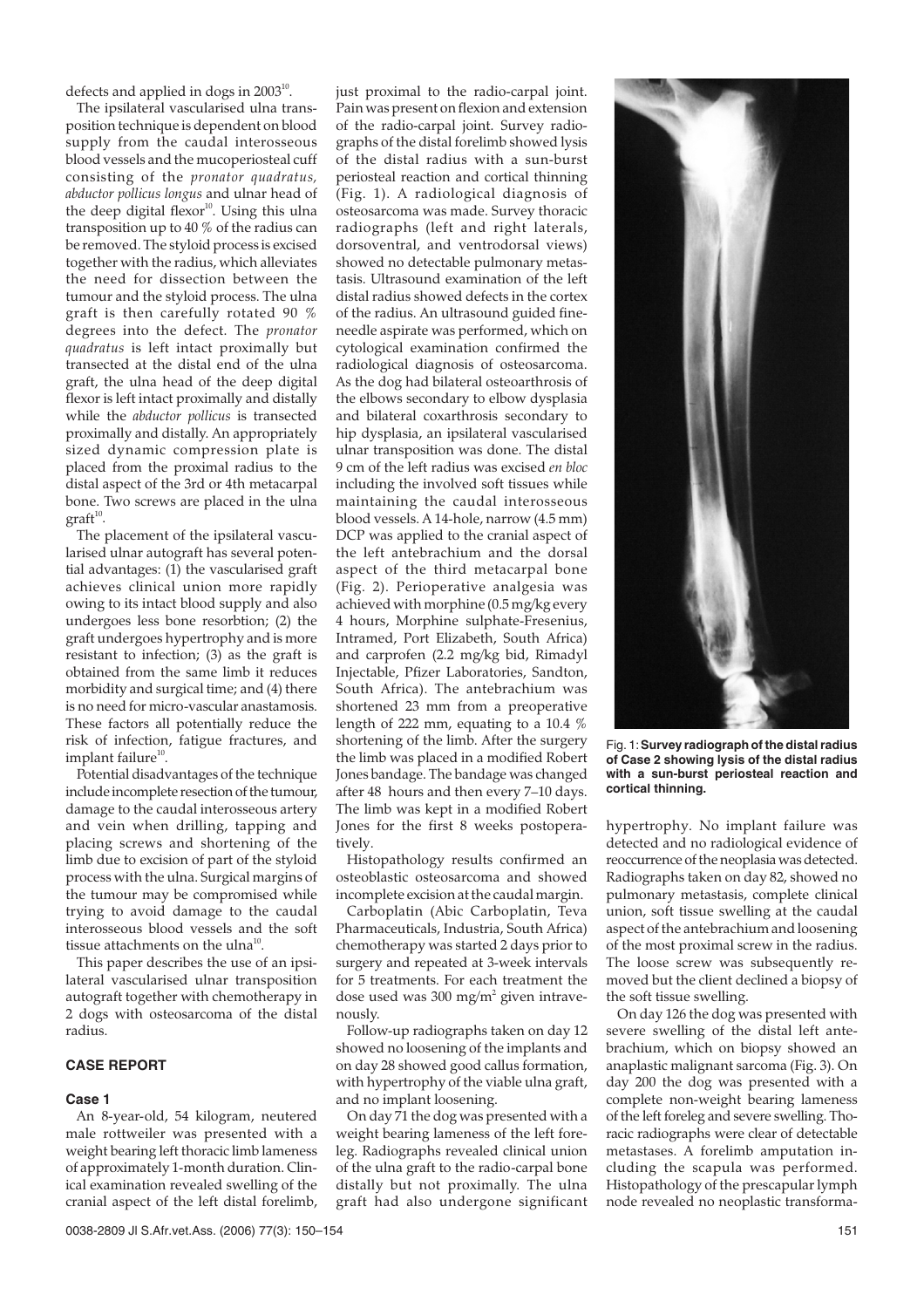



Fig. 3: **Radiograph of Case 1 showing soft tissue swelling** (thin arrows) **and increased radiopacity caudal to the ulna graft. This was biopsied and proved to be local tumour recurrence. Hypertrophy of the ulna graft is clearly visible** (thick arrows).

Fig. 2: **Latero-medial and cranio-caudal radiographs of Case 1 taken immediately after limb-sparing surgery.**

tion. Post surgery the dog made an uneventful recovery and coped well with the amputation. The dog was euthanased on day 464 because of severe generalised osteoarthrosis.

### **Case 2**

A 10-year-old, 53 kilogram neutered male Pointer cross was presented with a histologically confirmed osteosarcoma of the left distal radius. On clinical examination pain and swelling were evident around the left distal antebrachium. Survey thoracic radiographs (left and right laterals, dorsoventral, and ventrodorsal views) showed no detectable pulmonary metastasis.

An ipsilateral vascularised ulnar transposition graft was performed. A narrow 4.5 mm DCP was applied to the cranial aspect of the remaining radius and the dorsal aspect of the third metacarpal bone. Perioperative analgesia was achieved with morphine (0.5 mg/kg every 4 hours, Morphine sulphate-Fresenius, Intramed, Port Elizabeth, South Africa)) and carprofen (2.2 mg/kg bid, Rimadyl Injectable, Pfizer Laboratories, Sandton, South Africa). The antebrachium was shortened

21 mm from a preoperative length of 212 mm, equating to a 10 % shortening of the limb. The limb was placed in a modified Robert Jones bandage, which was changed after 48 hours and then every 7–10 days. The limb was kept in a modified Robert Jones for the first 8 weeks postoperatively.

Carboplatin (Abic Carboplatin, Teva Pharmaceuticals, Industria, South Africa) chemotherapy was started on the day of surgery and repeated at 3-weekly intervals for 3 treatments. The dose used was  $300 \text{ mg/m}^2$  given intravenously.

On day 16, follow-up radiographs showed that the ulna graft appeared viable but there was loosening of the screws placed in the radius as well as a longitudinal fissure in the distal end of the radius (Fig. 4). The loose screws were replaced with longer screws that engaged the ulna as well. The limb was maintained in a modified Robert Jones bandage.

On day 45 radiographs showed loosening of the 3 proximal screws with evidence of osteomyelitis. The loosened screws were replaced, once again engaging the ulna, and nuts were placed on the screws caudal to the ulna (Fig. 5). A swab taken from the surgical site yielded a pure growth of *Pseudomonas aeruginosa.* The dog was treated with ciprofloxacin (Ciploxx, Cipla Life Sciences, Belville, South Africa) at 11 mg/kg bid for 21 days.

Follow-up radiographs on day 57 showed no progression of the osteomyelitis and



Fig. 4: **Radiograph of the proximal radius of Case 2 showing loosening of all 5 screws, with clear lysis present around all screws** (black arrows).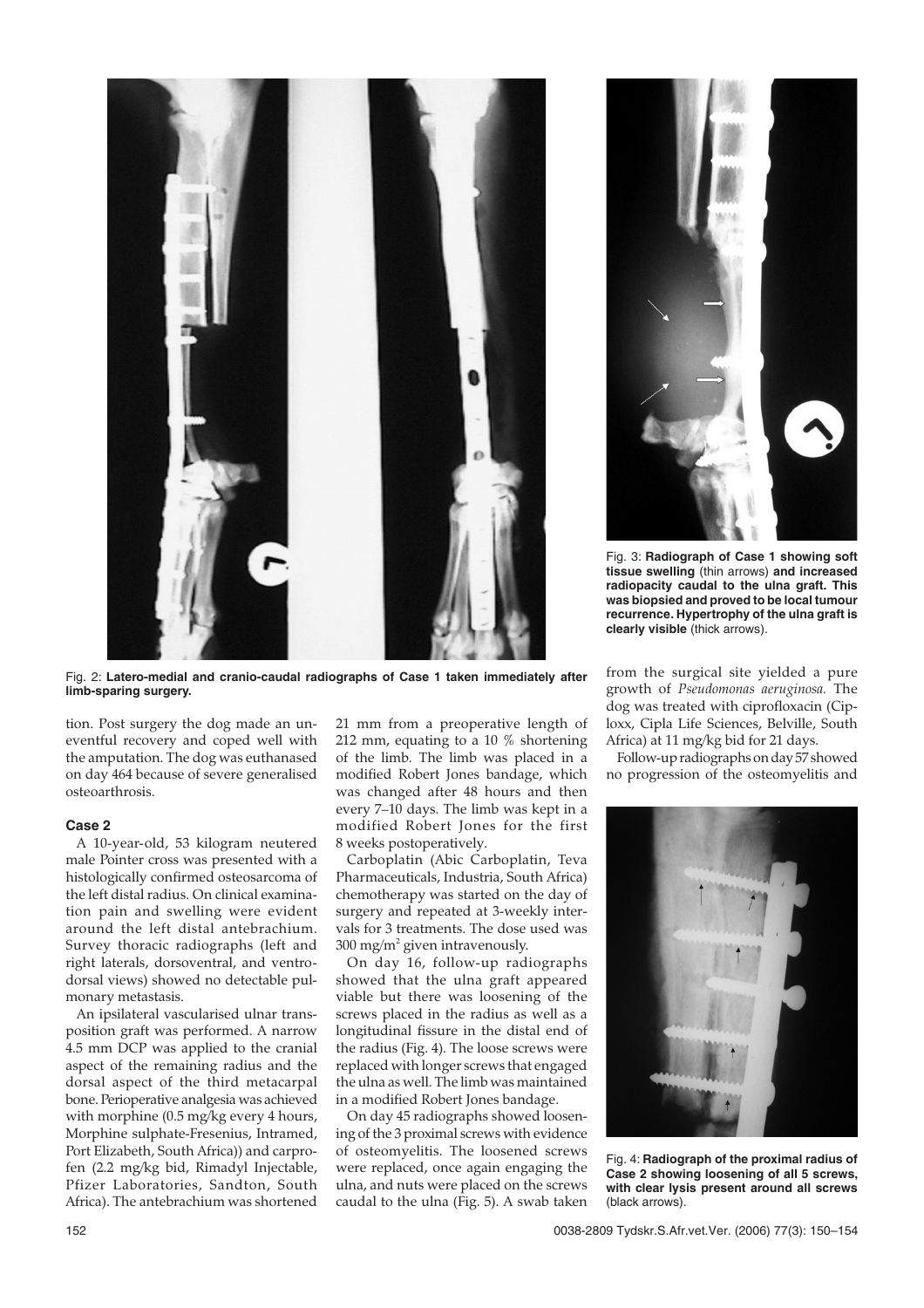

Fig. 5:**Case 2 following revision surgery and placement of nuts on the three proximal screws. Hypertrophy of the ulna is clearly evident.**

no loosening of the implants. By day 66 the limb function had improved significantly and thoracic radiographs detected no evidence of pulmonary metastasis. Radiographs of the limb revealed that the osteomyelitis was resolving and no implant loosening was evident. At that point new bone formation was evident between the ulnar graft and radius proximally and radio-carpal bone distally and the graft was showing hypertrophy.

On day 86 radiographs showed complete resolution of the osteomyelitis with no implant loosening. By day 130 function of the operated limb was excellent and thoracic radiographs were clear of metastatic disease. Clinical union of the ulna graft to the radius and radio-carpal bone was observed on radiographs taken on day 157.

On day 341 the dog was presented with acute left forelimb lameness. Radiographs showed loosening of all the screws and the distal end of the plate had lifted off the dorsal surface of the third metacarpal bone (Fig. 6). As the ulna graft was completely fused to the radius and radiocarpal bone, the plate and all screws were removed (Fig. 7). Post-surgery limb



Fig. 6: **Loosening of all screws in Case 2, showing clear areas of lysis are visible around all the screws** (black arrows).

function remained excellent.

On day 381 the dog presented with a history of sudden episodes of pain and crying. Clinical examination revealed no limb pain or discomfort and limb function was good. Neck pain was detected, especially on dorso-flexion and left lateral flexion. Survey radiographs of the cervical vertebrae revealed a narrowed disc space between  $C_5$  and  $C_6$ . A cisternal myelogram showed a left sided extradural compression of the spinal cord in the mid body of C6. Mild lysis was also detected in the left pedicle and left cranial articular facet of  $C<sub>6</sub>$ . A MRI scan confirmed the myelogram findings and was suggestive of neoplasia. The diagnostic imaging findings were confirmed on dorsal laminectomy, performed from  $C_5$  to  $C_7$ . Impression smear cytology from the tissue exerting pressure on the spinal cord showed anaplastic cells suggestive of a sarcoma. Owing to the hopeless prognosis the dog was euthanased. Histopathology confirmed a poorly differentiated sarcoma.

#### **DISCUSSION**

Osteosarcoma is the most common primary bone tumour in dogs, with the distal radius the most common site affected<sup>1,2,4,5,7,10,11</sup>. Treatment options include limb amputation or limb salvage procedures with or without chemotherapy<sup>5</sup>. Treatment without chemotherapy is, however, seldom if ever curative, as more than 90 % of cases have micrometastases



Fig. 7: **Case 2 following implant removal. There is complete union between the ulna and radius proximally and the ulna and radio-carpal bone distally** (thin white arrows). **Hypertrophy of the ulna is also clearly evident** (thick white arrows).

at the time of diagnosis<sup>5</sup>. Limb amputation may not be an option in certain cases, because of musculoskeletal disease, neurological disease or client refusal. In these cases limb-sparing procedures combined with chemotherapy would be the treatment option of choice.

Fresh frozen cortical allograft from a bone bank is the most widely used technique for limb-sparing surgery of the distal radius. A major disadvantage of this technique is the availability, expense, and maintenance of a bone bank $3,6,7,9,11$ .

The ulnar rollover technique described in these 2 cases alleviated the need for access to a bone bank. The rollover technique has the advantage over free vascularised autograft and micro-vascular